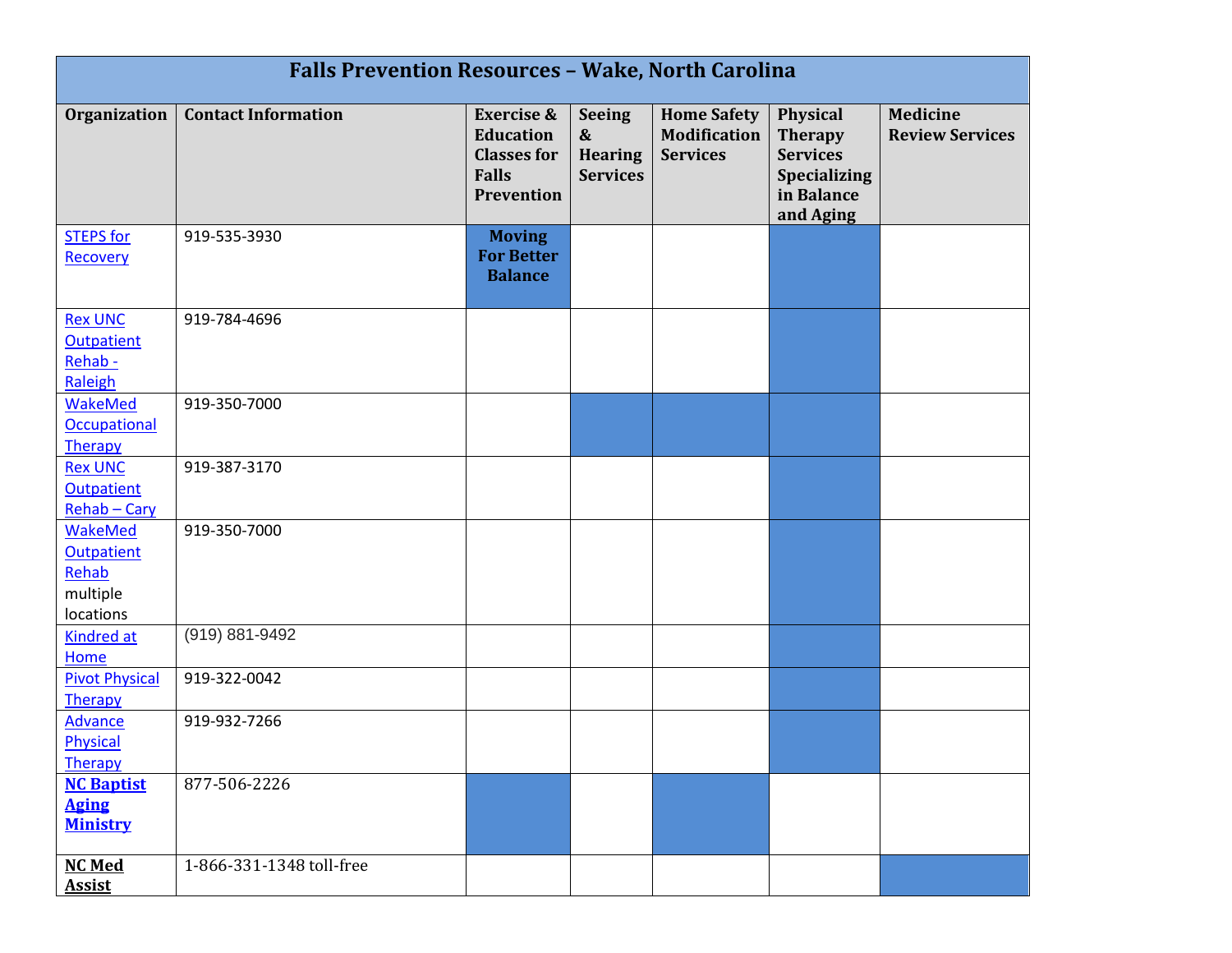| <b>NC Services</b> | 919-527-6740                           |                    |  |                    |  |
|--------------------|----------------------------------------|--------------------|--|--------------------|--|
| for the Blind      |                                        |                    |  |                    |  |
| Raleigh            |                                        |                    |  |                    |  |
| <b>Division</b>    |                                        |                    |  |                    |  |
| <b>Medication</b>  | www.outcomesmtm.com                    |                    |  |                    |  |
| <b>Therapy</b>     |                                        |                    |  |                    |  |
| <b>Management</b>  |                                        |                    |  |                    |  |
| <b>Mobile</b>      | $(919) 636 - 2423$                     |                    |  | <b>PTs</b>         |  |
| <b>Rehab</b>       |                                        |                    |  | certified in       |  |
| Physical           |                                        |                    |  | <b>Otago Falls</b> |  |
| <b>Therapy</b>     |                                        |                    |  | <b>Prevention</b>  |  |
| <b>Services</b>    |                                        |                    |  | <b>Program</b>     |  |
| <b>Raleigh</b>     | Voice 919-859-8526; Video Phone        |                    |  |                    |  |
| <b>Regional</b>    | 919-890-0858                           |                    |  |                    |  |
| <b>Center for</b>  |                                        |                    |  |                    |  |
| Deaf and           |                                        |                    |  |                    |  |
| <b>Hard of</b>     |                                        |                    |  |                    |  |
| <b>Hearing</b>     |                                        |                    |  |                    |  |
| <b>Cary Senior</b> | 919-469-4081                           | <b>Tai Chi for</b> |  |                    |  |
| Center             |                                        | <b>Arthritis</b>   |  |                    |  |
| Ann Gordon         | 919-996-4720                           | <b>Tai Chi for</b> |  |                    |  |
| Center             |                                        | <b>Arthritis</b>   |  |                    |  |
| Healthtrax         | 919-847-2393                           | <b>Tai Chi for</b> |  |                    |  |
| Fitness and        |                                        | <b>Arthritis</b>   |  |                    |  |
| Wellness           |                                        |                    |  |                    |  |
| <b>Alexander</b>   | 919-832-9622                           | <b>Moving</b>      |  |                    |  |
| Family YMCA*       |                                        | <b>For Better</b>  |  |                    |  |
|                    |                                        | <b>Balance</b>     |  |                    |  |
| Josefs             | 919-212-2555                           |                    |  |                    |  |
| Pharmacy           |                                        |                    |  |                    |  |
| <b>WakeMed</b>     | 919-350-8602                           | <b>Tai Chi</b>     |  |                    |  |
| Healthworks        |                                        |                    |  |                    |  |
| OT-Access          | 919-846-6767                           |                    |  |                    |  |
| <b>Arthritis</b>   | https://www.arthritis.org/living-with- | <b>Walk with</b>   |  |                    |  |
| Foundation:        | arthritis/tools-resources/walk-with-   | <b>Ease</b>        |  |                    |  |
| Walk With          | ease/                                  | <b>Program</b>     |  |                    |  |
| Ease               |                                        |                    |  |                    |  |
| <b>CPESN</b>       | https://collaboration.cpesn.com/finder |                    |  |                    |  |
| <b>WakeMEd</b>     | 919-350-7990                           |                    |  |                    |  |
| <b>Home Health</b> |                                        |                    |  |                    |  |